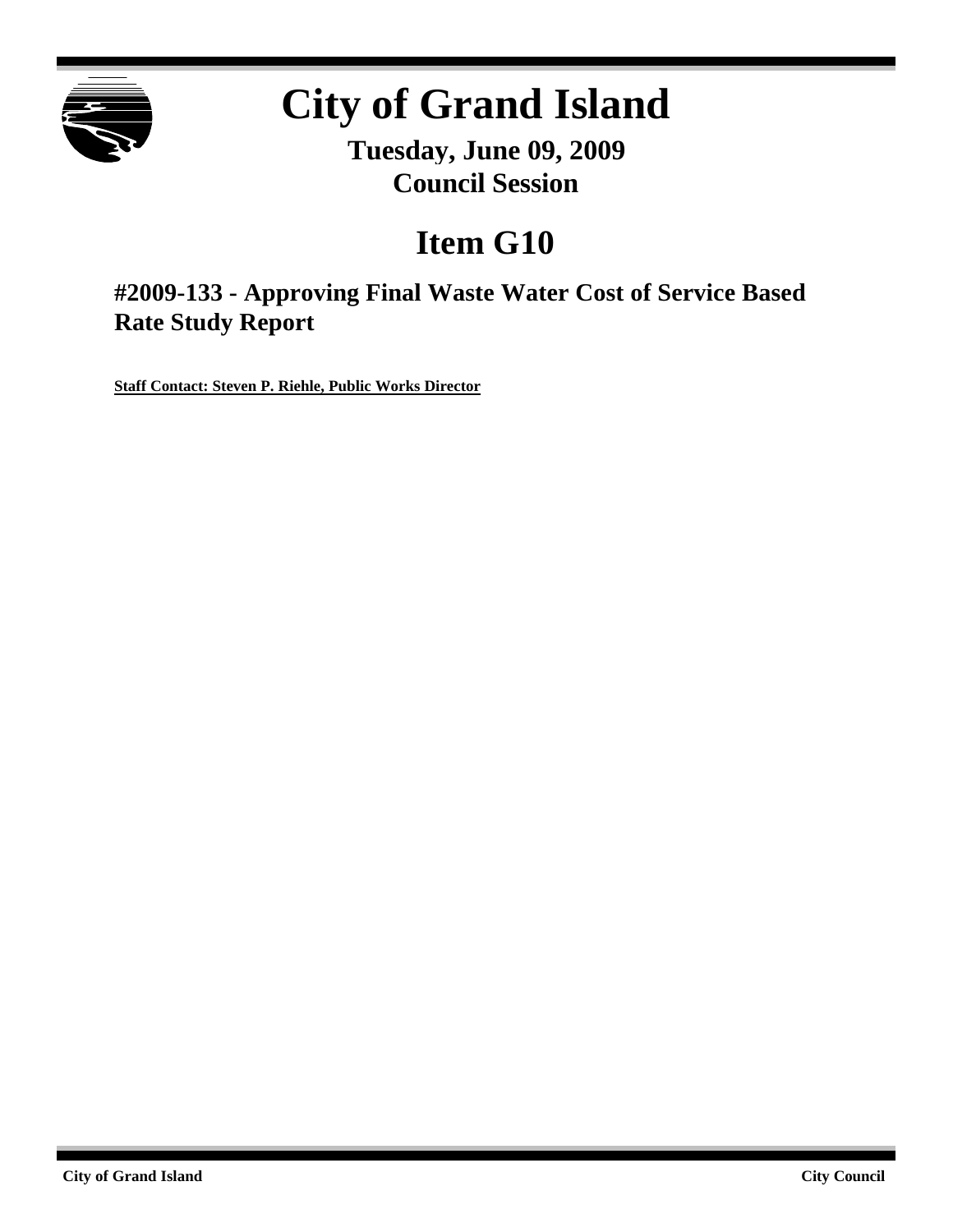## **Council Agenda Memo**

| <b>From:</b>    | Steven P. Riehle, Public Works Director                                       |  |  |
|-----------------|-------------------------------------------------------------------------------|--|--|
| <b>Meeting:</b> | June 9, 2009                                                                  |  |  |
| Subject:        | Approving Final Waste Water Cost of Service Based<br><b>Rate Study Report</b> |  |  |
| Item $\#$ 's:   | $G-10$                                                                        |  |  |
| $Presenter(s):$ | Steven P. Riehle, P.E., Director of Public Works                              |  |  |

#### **Background**

Bill Stoner, Derek Cambridge and Anna White from engineering consulting firm Black & Veatch presented tables and allocations for a waste water cost of services based rate study at the May 5th City Council study session.

The City Council approved the rate study format and tables for the allocation of the treatment facility cost, collection system cost and capital expenditures to customer classes on May  $12^{th}$  by resolution number 2009-116.

#### **Discussion**

The final waste water cost of service based rate study report is now complete and ready for council approval. The final report includes the tables that were presented at the May 5<sup>th</sup> study session and approved at the May 12<sup>th</sup> council meeting. Because the final report also includes a significant narrative to make a complete report, staff felt it was appropriate to ask council to approve the final report.

The final report includes the following areas:

Introduction Purpose Scope Summary of Findings and Recommendations Revenue under Existing Rates Revenue Requirements Cost of Service Allocations Proposed Rate Adjustments Revenue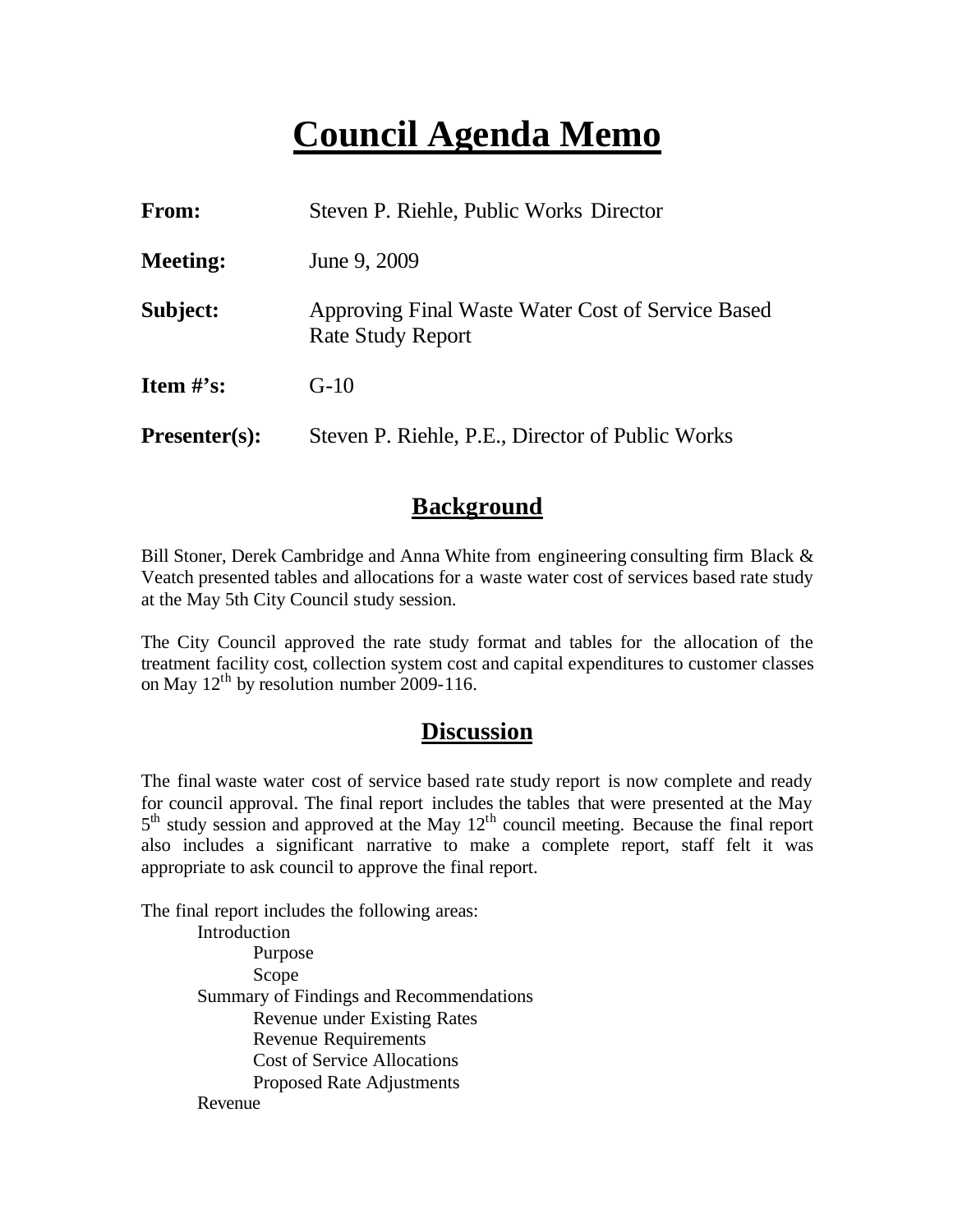Customer Growth Water Revenue under Existing Rates Other Revenue Revenue Requirements Operation and Maintenance Expense Major Capital Improvements Routine Capital Additions Debt Service Requirements Summary of Revenue and Revenue Requirements Major Capital Improvement Financing System Operations Bond Coverage Requirements Cost Allocations Cost of Service Allocation Functional Cost Components Allocation to Cost Components Allocation of Net Plant Investment Allocation of Capital Improvements Allocation of Operating Expenses Distribution of Costs to Customer Classes Customer Classification Units of Service Customer Class Costs of Service Rate Adjustment Existing Rates Proposed Rates Adequacy of Proposed Rates Typical Bills

The final report tables are different for one item. When putting together the final rate study report, Black & Veatch noticed that table 18 of the rate study that was presented on May  $5<sup>th</sup>$  showed a BOD rate per pound for the current Fiscal Year (FY) 2009 of \$0.2806 and a recommended rate of \$0.2797 for FY 2010. Then the rate study showed a recommended rate of \$0.3042 for FY 2011. Rather than have a FY 2010 rate decrease of 0.3% followed by a FY 2011 increase of 8.76%, Black & Veatch recommends that the rate for BOD remain flat between FY 2009 and FY 2010. The revision of Table 18 is attached.

The final report includes recommended rates for fiscal years 2010, 2011, 2012 and 2013. The first year of rate adjustments will be considered by the council along with other city rates as part of the normal budget process. Copies of the final report with all narratives will be distributed to council with the council packets.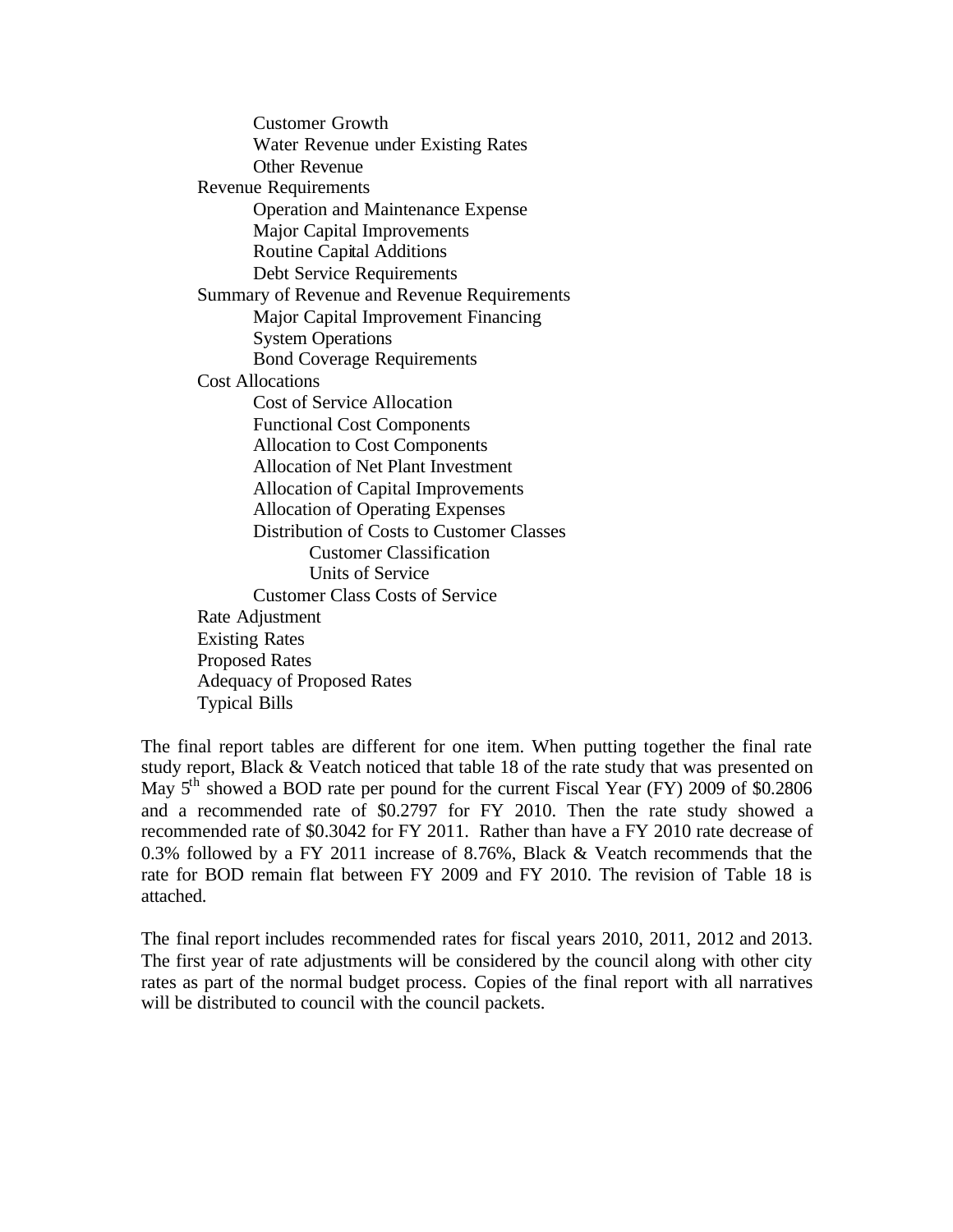### **Alternatives**

It appears that the Council has the following alternatives concerning the issue at hand. The Council may:

- 1. Move to approve.
- 2. Refer the issue to a Committee.
- 3. Postpone the issue to a future date.
- 4. Take no action on the issue.

## **Recommendation**

Public Works Administration recommends that the Council approve the final waste water cost of service based rate study report.

## **Sample Motion**

Move to approve final waste water cost of service based rate study report.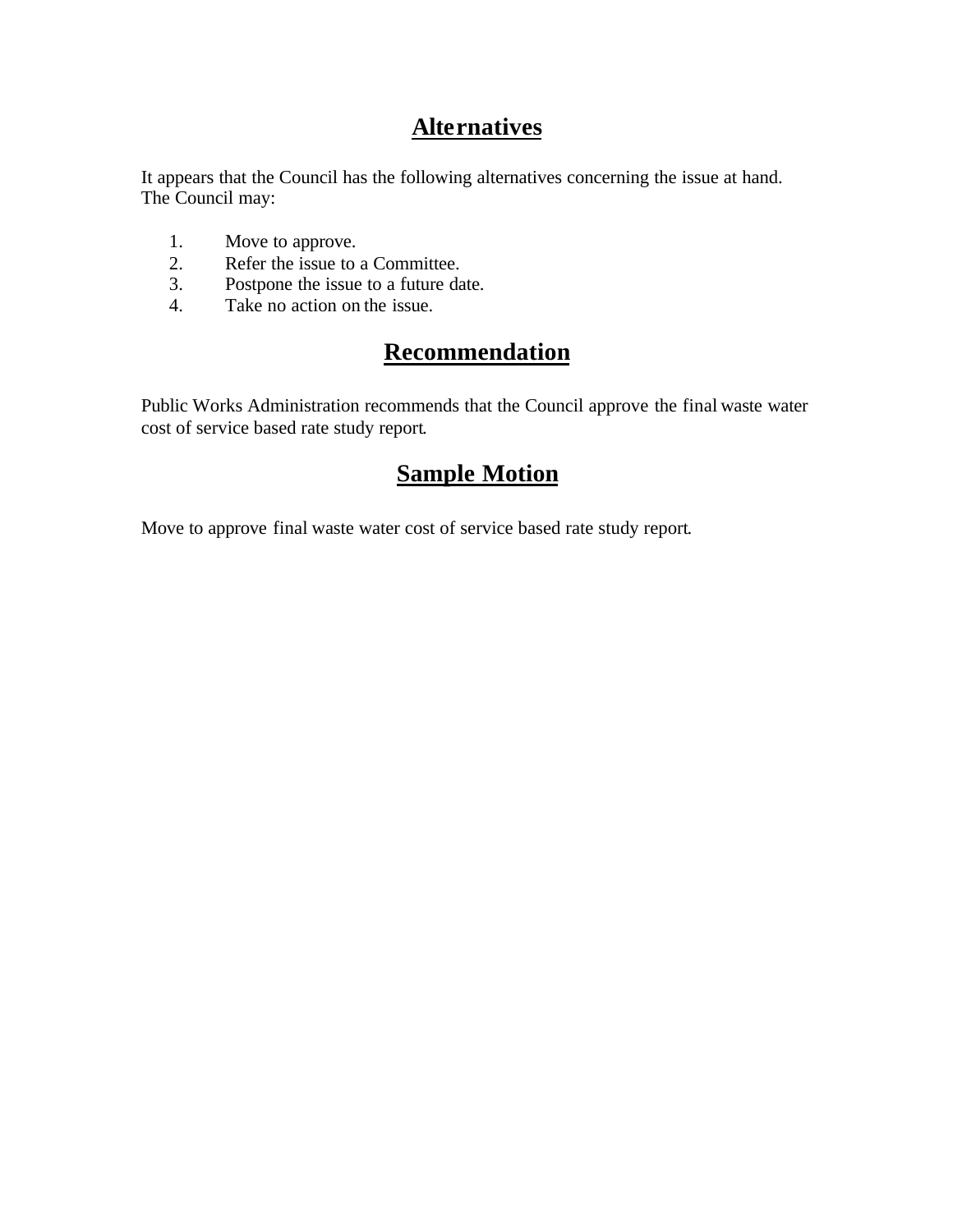#### **Table 18**

## **City of Grand Island, NE Wastewater Utility Proposed Rates**

Charges to be Effective October 1,

| 2009     | 2010     | 2011                                                                                                                | 2012     | 2013     |
|----------|----------|---------------------------------------------------------------------------------------------------------------------|----------|----------|
|          |          |                                                                                                                     |          |          |
| 8.24     | 8.24     | 8.24                                                                                                                | 8.24     | 8.24     |
|          |          |                                                                                                                     |          |          |
| 0.42     | 0.58     | 0.77                                                                                                                | 0.93     | 1.13     |
| 1.37     | 1.29     | 1.20                                                                                                                | 1.11     | 1.02     |
| 1.37     | 1.45     | 1.68                                                                                                                | 1.88     | 2.13     |
|          |          |                                                                                                                     |          |          |
| 0.2806   | 0.2797   | 0.3042                                                                                                              | 0.3143   | 0.3385   |
|          | 0.2806   |                                                                                                                     |          |          |
| 0.2180   | 0.2180   | 0.2180                                                                                                              | 0.2180   | 0.2180   |
| 0.0115   | 0.1465   | 0.1465                                                                                                              | 0.1944   | 0.2050   |
|          |          |                                                                                                                     |          |          |
| 0.2806   | 0.2797   |                                                                                                                     |          | 0.3385   |
|          | 0.2806   |                                                                                                                     |          |          |
| 0.2180   | 0.2180   | 0.2180                                                                                                              | 0.2180   | 0.2180   |
| 0.0115   | 0.1465   | 0.1465                                                                                                              | 0.1944   | 0.2050   |
| 0.3729   | 0.5539   | 0.5701                                                                                                              | 0.6914   | 0.7256   |
| 0.1252   | 0.3569   | 0.3899                                                                                                              | 0.4558   | 0.4868   |
| 8,376.29 | 9,160.00 | 9,160.00                                                                                                            | 9,160.00 | 9,160.00 |
|          |          | <b>Sewer Service Charge - \$/month</b><br><b>Volume Charge - \$/Ccf</b><br><b>Excess Strength Surcharge - \$/lb</b> | 0.3042   | 0.3143   |

Ccf = Hundred Cubic Feet BOD = Biochemical Oxygen Demand  $mg/l =$  milligram per liter

Note 1: The rate for BOD over 250 mg/l that was presented at the May 5, 2009 City Council Study Session was \$0.2797/lb. Black & Veatch recommends that the 2010 rate for BOD remain the same as the 2009 rate.